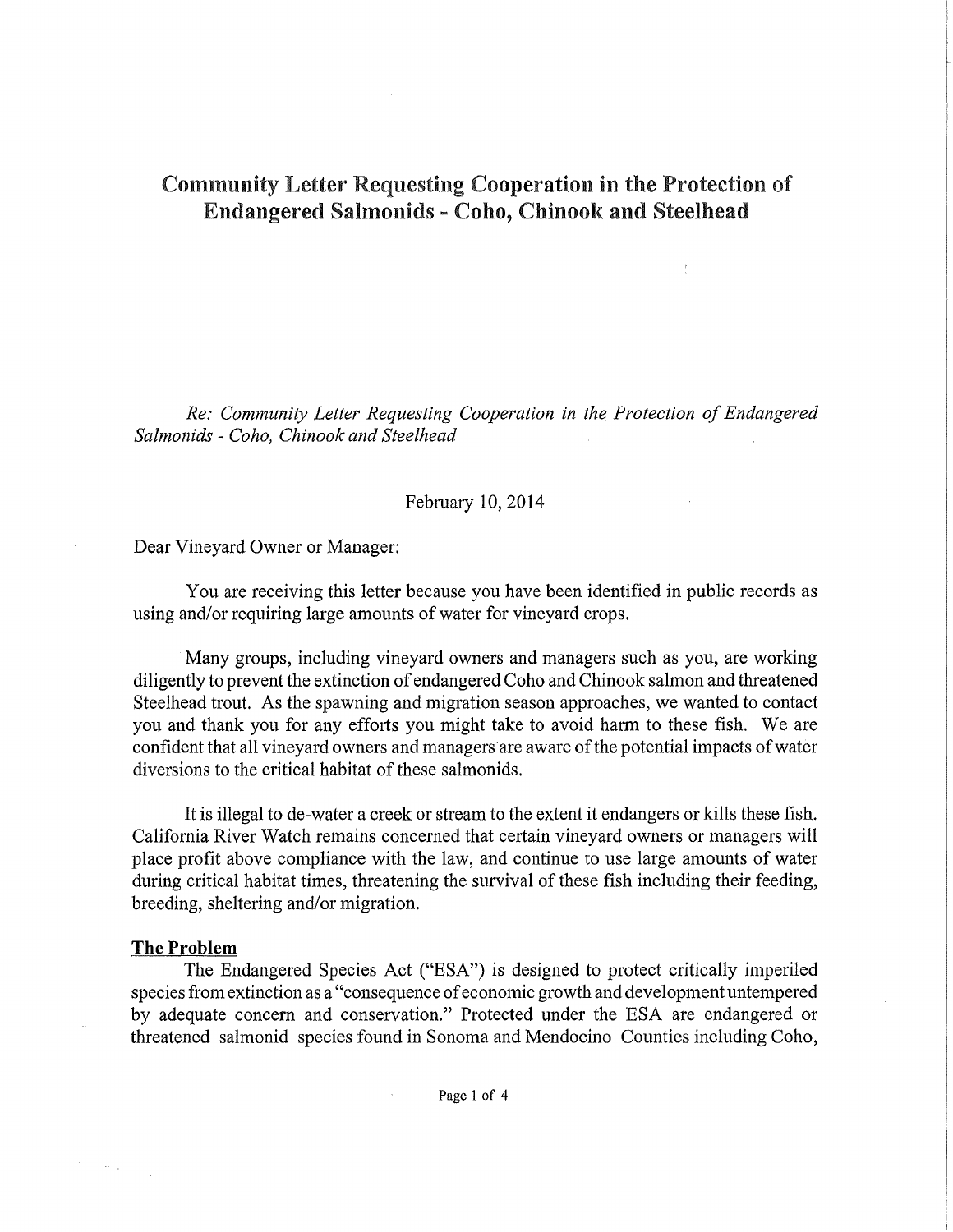Community Letter Requesting Cooperation in the Protection of Endangered Salmonids - Coho, Chinook and Steelhead

Chinook and Steelhead. It is a violation of the ESA to "take" an endangered species. A "take" as defined in the ESA includes to harass, harm, wound, kill, trap, capture, collect, or attempt to engage in any such conduct. A "take" includes direct as well as indirect harm and need not be intentional. Each fish killed or harmed would be considered a separate violarion of the ESA.

The National Marine Fisheries Service ("NMFS") has identified major threats to salmonids as including water impoundments, withdrawals, conveyance systems, and diversion for vineyards, all of which have led to significant habitat modification and direct mortality of salmonids. The State Water Resources Control Board has also identified activities such as excess irrigation and temperature control (especially frost protection}, as harming salmonids. Rapid draw downs of water resources near salmonid habitat have caused a "take" of listed species and a violation ofthe ESA. Despite knowledge and warnings, many vineyard owners and managers de-water the habitat to a such a low level as to create an unsustainable environment for salmonids.

Young fish, or "fry", emerge from their eggs/redds in April or May and have poor swimming ability. They are susceptible to stranding and take refuge in cobble substrates. In the Russian River basin, fry have been observed dead as a result of sudden agricultural water draw downs and stranding, as have older fish known as "smolts". These anadromous fish, in order to survive long enough to migrate to the sea, require freshwater habitat with year round flows, deep pools, adequate food, adequate shelter, and clean cold waters.

Fry of endangered species utilize shallow gravels for protection from predators and to grow and become proficient swimmers. They spend a summer in the creek in which they were born, and are completely dependent upon adequate flows, cool water, and deep pools for growth and survival in their various life stages. When the flows are reduced by vineyards' overuse, surface waters recede from the gravels. This habitat modification due to decreased flows often times happens dramatically and quickly, leaving fish stranded, dead or seriously stressed, inhibiting survival and growth due to overcrowding and predators.

The rapid draw downs that have harmed and continue to harm endangered species are associated with both direct diversions from surface waters and pumping of wells in proximity to creeks. These diversions of water are used to protect budding grapes from frost and are also used for heat protection and general irrigation practices. De-watering of habitat occurs in the springtime when grape growers use the water to wet the vines and buds in order to protect them from fluctuations in temperatures. De-watering also occurs in the summertime when temperature fluctuations place the grape crop in a tenuous situation due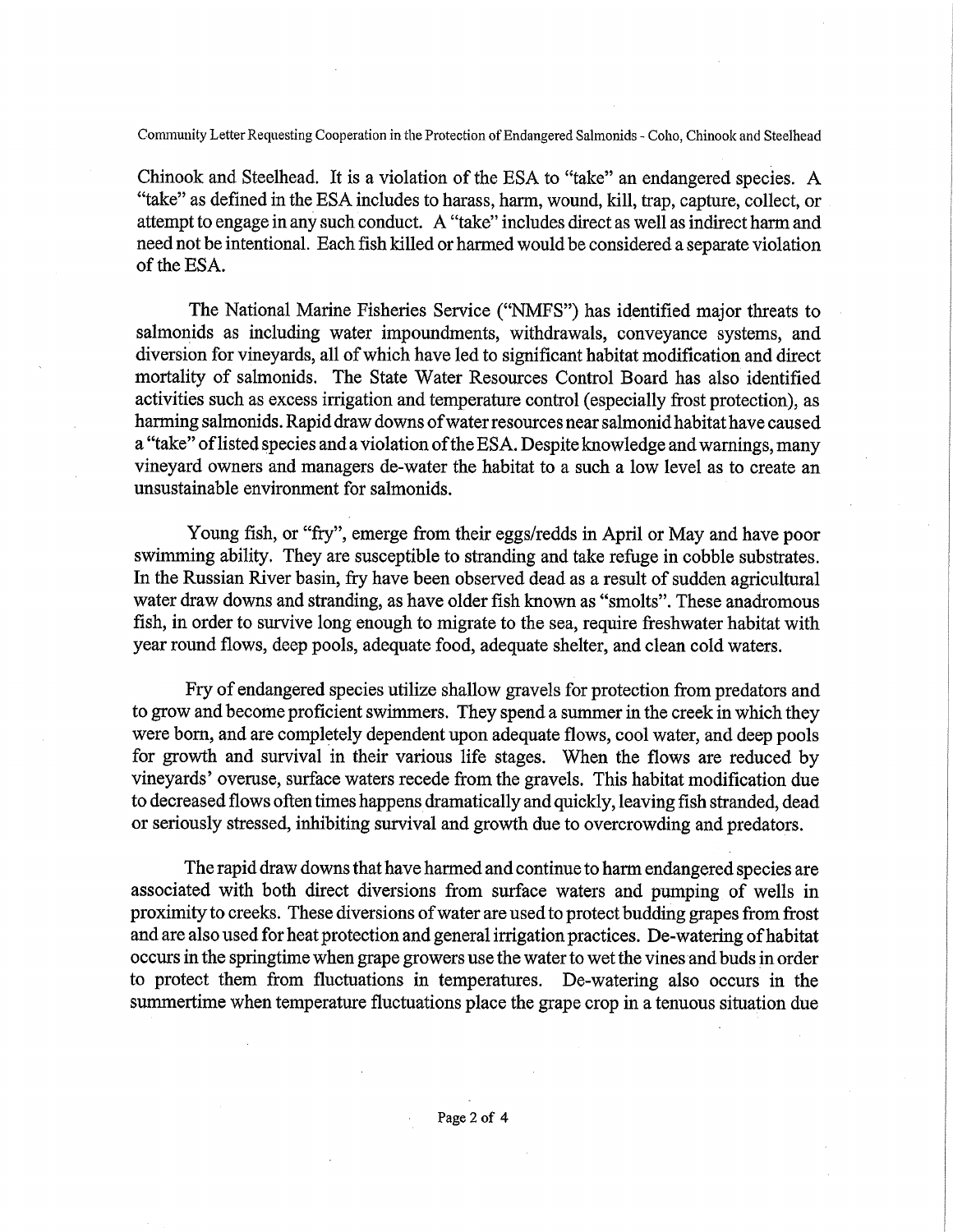Community Letter Requesting Cooperation in the Protection of Endangered Salmonids - Coho, Chinook and Steelhead

to its susceptibility to heat. This rapid de-watering constitutes a "take" when the habitat can no longer provide a healthy or safe environment for salmonids.

It is expected that frost and heat protection of crops will continue. These activities must be conducted in a manner which will not harm listed species.

As early as 1972, courts in Napa County ruled frost protection activities in the Napa River Basin were harmful to listed fish species. In 2011, a Sonoma County vineyard owner was sued successfully under the ESA for a frost protection caused "take". There is more than sufficient legal precedent finding that certain frost protection activities violate both state and federal law.

## Who to Contact If You Witness a Potential Violation

If you witness any major withdrawals or fish kills, please contact one of the following agencies or organizations:

County of Sonoma Agricultural Division 133 Aviation Boulevard, Suite 110 Santa Rosa, CA 95403 Phone: (707) 565-2371

Sonoma County District Attorney's Office Environmental and Consumer Law Division 2300 County Center Drive, Suite 170-B Santa Rosa, CA 95403 Phone: (707) 565-3161

California Department of Fish & Game Bay Delfia Region 7329 Silverado Trail Napa, CA 94558 Main Line: (707) 944-5500 Reporting line: Cal-TIP (888) 334-2258

California River Watch 29Q S. Main Street, #817 Sebastopol, CA 95472 Email: <u>US@ncriverwatch.org</u> (an anonymous submission may be made through the website)